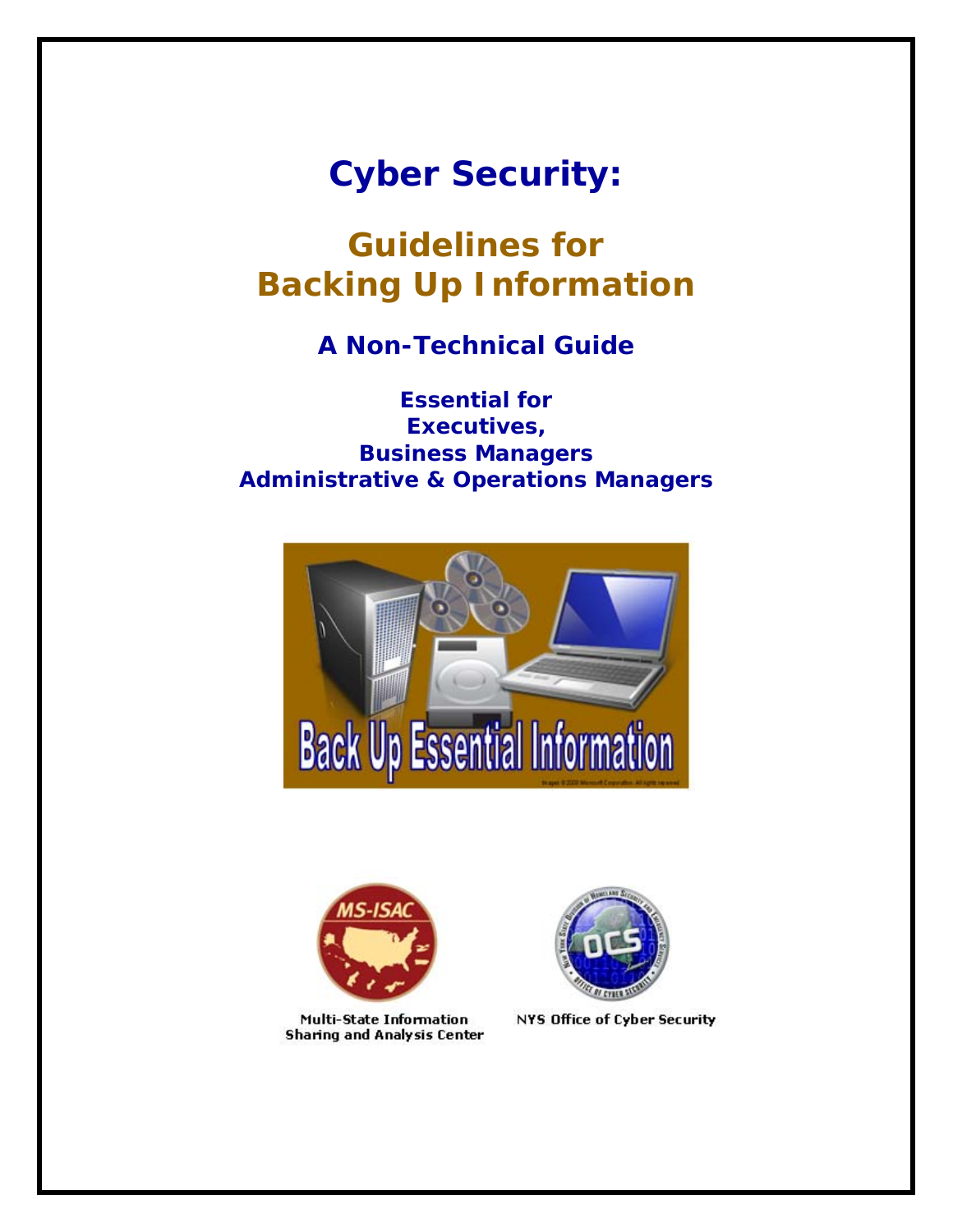This appendix is a supplement to the Cyber Security: Getting Started Guide, a non‐technical reference essential for executives, business managers, administrative and operations managers. This appendix is one of many which is being produced in conjunction with the Guide to help those in small organizations to further their knowledge and awareness regarding cyber security. For more information, visit: <http://www.dhses.ny.gov/ocs/> .

**Introduction** As an organization's manager you are responsible for the confidentiality, integrity and availability of all documents in your care. Your organization should have formal, routine backup procedures in place to ensure you have access to essential information in the event that your documents, files or even your computer systems are damaged, lost, stolen or otherwise unavailable. The importance of such procedures cannot be overstated, for it is virtually inevitable that at some point in time you will experience an incident that could affect the information in your care: computer system may crash, for example, or your electronic documents could be lost or compromised.

This guide will assist you in developing and implementing a backup procedure in your organization to help protect your information and minimize risks.

**What Is a Backup?** A backup is a copy of electronic information that is maintained for use if there is loss or damage to the original. Backups can be compressed to save space and encrypted to add security.

Think about what information is stored on your systems, e.g. accounting records, email, correspondences, meeting minutes, etc. To avoid prolonged disruptions in your operations, all critical files, as well as any information your organization cannot easily replace, need to be backed up.

*Note:* Archival storage is different than backup. Archival storage is the permanent maintenance of electronic information valuable to an organization. Archival storage focuses on the storage of digital information that will no longer be changed, but must be maintained uncorrupted and usable for a specified period of time.

**Backup Process** There are four main components of backup process to provide reasonable protection from loss. Several scenarios are provided below as examples of the importance of a backup process. The remainder of this document explains the backup process.

**1. Back up data at regular intervals.** What happened: An organization backed up its data once a month, but occasionally less frequently. The organization found the process of backing up tedious and assumed there would be little need to have the most up‐to‐date data always on hand. Unfortunately, its system crashed in the middle of tax season. The tax collector asked for a backup to the system, and found the last system backup was before tax season, meaning that all information on who had paid their taxes that year had been lost.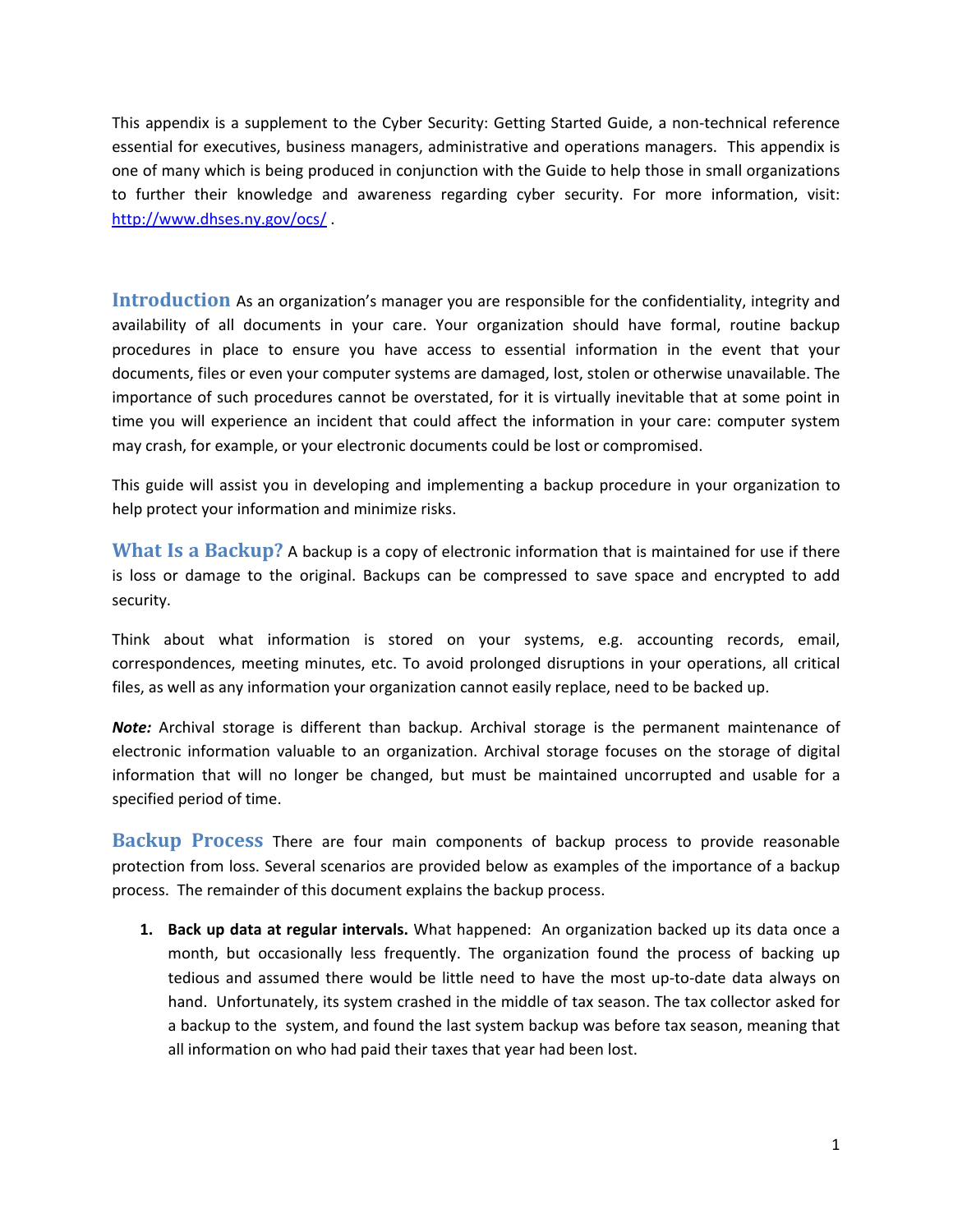- **2. Verify the data has been backed up.** What happened: An organization carefully managed its assessment data for properties, constantly updating data and backing up the system to make sure their data would not be lost. To be safe, they produced daily backups of the system and kept each backup for a week until it was replaced by a new one. Subsequently, a computer crash destroyed all their data. When they attempted to restore the data from their last backup, they discovered their backup tape was blank. Although they followed their backup procedures precisely, none of their data transferred onto the backup tapes and all their electronic data had been lost. It took the organization a full month to recreate the data in the system.
- **3. Store the backup media in a secure, safe place.** What happened: An organization regularly produced backups of the voluminous records on its system. These included payroll, personnel records, among others. They assumed that the frequency of their backups would protect them from potential record loss. When their main administrative building was flooded, they discovered they were wrong. Although their backup data was stored separately from the computers, they were both stored in the same building, thus they were destroyed simultaneously.
- **4. Verify the ability to restore.** What happened: An organization was running two different network operating systems and used the same backup drives and backup software on both. Restores were regularly done back onto the same servers with no problems. When a server running one operating system crashed and its applications were to be moved to a server running the other operating system, it was discovered that the backup software could not restore onto a server with a different operating system. A temporary server with the same operating system had to be set up and the files transferred over the network. That backup software was replaced and cross operating system restores tested.

**What to Back Up** Understanding potential risks and threats to your organization can guide you in developing effective backup procedures to guard against those risks. The key question is "How much can your organization afford to lose?" To determine the answer, the organization needs to understand its flow of information and the cost of temporarily or permanently losing this information.

In addition to the data used in day-to-day operations (such as financial systems), you should also consider long‐term preservation of data that cannot be recreated (e.g., organization's history or vital statistics records). This may include current files, such as those found on your desktop or server, or other files produced at various locations not linked to a centralized storage area. Software and application files and settings may also need backup to ensure a fast and efficient reinstall of your system.

**Backup Media and Devices** Choosing the best media type for backups is dependent upon how much data the organization needs to back up and how often. Any type of writeable media can be used as backup as well as any device that can be connected to a computer to copy information. This may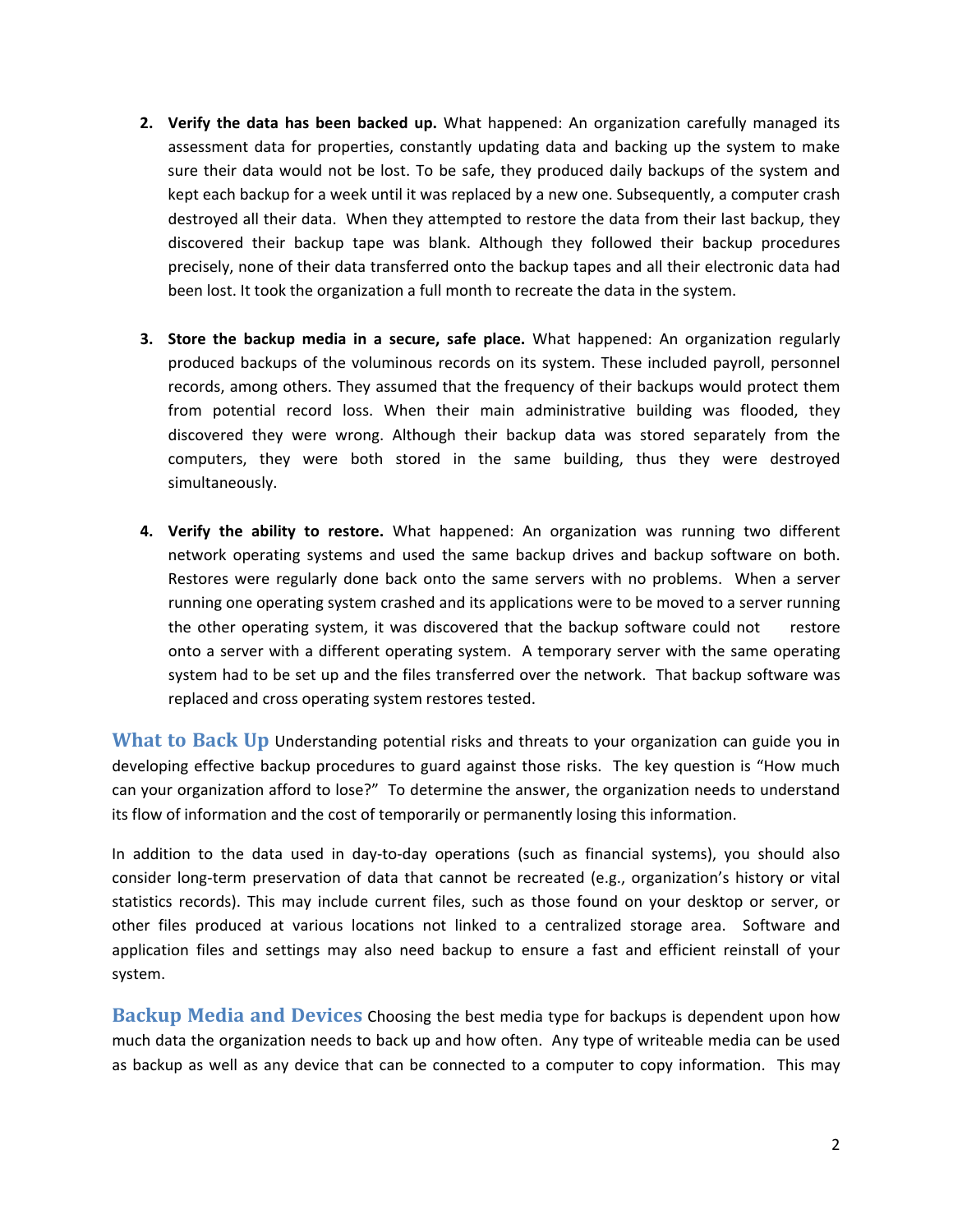include tapes, CD‐Rs, DVD‐Rs, external hard drives, or similar devices. Each has its own advantages and disadvantages. The following are common types of backup media:

**Tape:** Data is stored on magnetic tapes, similar to a cassette tape.

**CD and DVD:** Data is stored similarly to music CDs or movie DVDs.

**External Hard Drives:** An external device that uses removable drives similar to those inside your computer. These drives are portable and usually come with backup software.

**Flash Drives:** A small device that plugs into your computer, also called thumb drives or memory sticks.

**Online Backup:** Store files on a remote server, uploaded through an Internet connection, eliminating your need to manage tapes, disks or CDs.

| <b>Pros and Cons of Media Types</b> |                                                                                             |                                                                                                                     |  |  |  |
|-------------------------------------|---------------------------------------------------------------------------------------------|---------------------------------------------------------------------------------------------------------------------|--|--|--|
| <b>Type</b>                         | Pro                                                                                         | Con                                                                                                                 |  |  |  |
| <b>Tape</b>                         | Inexpensive<br>Can be used repeatedly<br>Good for daily backups                             | Relatively slow<br>Sensitive to heat and magnetism                                                                  |  |  |  |
| CD and DVD                          | Compact<br>Inexpensive<br>Portable                                                          | Sensitive to heat<br>Unusable if mishandled<br>Rapidly evolving technology makes<br>today's storage media outdated  |  |  |  |
| <b>External Hard Drive</b>          | Most include backup software<br>Can be automated<br>Can be used to replace faulty<br>drives | Expensive<br>Maintaining compatibility with your<br>source systems<br>Sensitive to heat and magnetism               |  |  |  |
| <b>Flash Drives</b>                 | Easily portable<br>Fast data transfer                                                       | Easy to Lose<br>Can be expensive<br>Difficult to label<br>Sensitive to heat and magnetism                           |  |  |  |
| <b>Online Backup</b>                | Easy data transfer<br>Can be automated                                                      | Expensive<br>Provider system can be compromised<br>Provider can go out of business<br>Reliant on provider standards |  |  |  |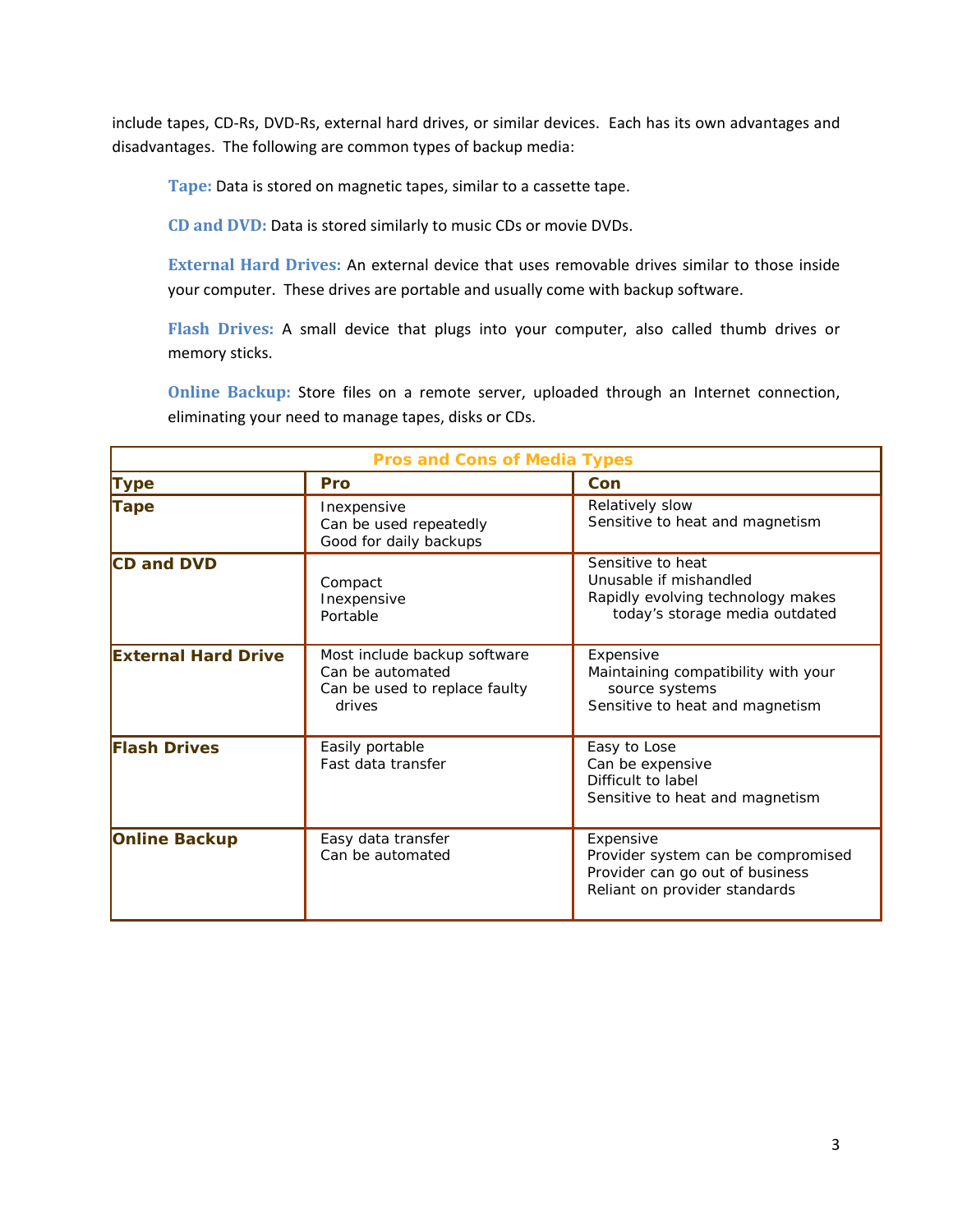### **Backup Process Steps**

## **1. Back Up Data at Regular Intervals**

**Frequency and types of backups** It is important to develop a regular backup routine that reflects the frequency of change in data. If the computer is used daily, it is best practice to back up important files daily. At a minimum, back up all important current files at least once a week. To determine how frequently your organization should back up, think about how much data the organization can afford to lose. If it is a week's worth of data, developing a weekly backup system would be sufficient. If it is a day's worth of data, a daily backup schedule would be necessary. Many organizations collect data electronically, such as tax records, cash receipts, or client documents for example. This information may need to be backed up daily, as it may be impossible to recreate the data, thus the risk of loss is great. In general, it is recommended to replace all backup media every two to five years.

There are three types of backup schedules: **Full, Incremental, and Differential**. An example of these follows at the end this section**. Full backups** copy every file on the system to a backup device. Many organizations need to schedule full backups during non‐operational hours to ensure no files are in use and the full backup can be completed. If possible, full daily backups should be done.

However, incremental or differential backups can used when there is not enough time to do a full backup. They are frequent backups used to capture new or changed information. An **incremental backup** copies every file that has been created or changed, since the last backup of any type while **differential backup** copies every file that has been created or changed since the last full backup.

The following examples demonstrate the difference between incremental and differential backups. Say an organization does a full backup on Sunday night. Assume that file "A" is modified on Monday, file "B" is created on Tuesday and file "A" is modified again on Wednesday. These files are already on the Sunday full backup in their unmodified versions.

If the organization did **incremental backups**, then Monday's backup would contain "A" in its first modified form. Tuesday's incremental backup would contain just "B." Wednesday's backup would contain only file "A," in its second modified form. On Thursday, when the hard drive fails, the organization would recover the files from Sunday's full backup and the files from each day's incremental backup in the order they were created.

If the organization does a **differential backup** on all other nights, Monday night's differential contains "A" in its first modified form. Tuesday night's differential contains "A" in its first modified form and file "B." Wednesday night's differential contains "A" in its second version and "B." On Thursday the hard drive fails. To recover the organization would first copy the files from Sunday's full backup and then the files from Wednesday's differential backup to have all current versions of the files.

Differential backups can increase in size each day and may approach the size of a full backup. Since each differential backup includes everything in the previous differential backup, many organizations often do not retain all differential backups created between each full backup.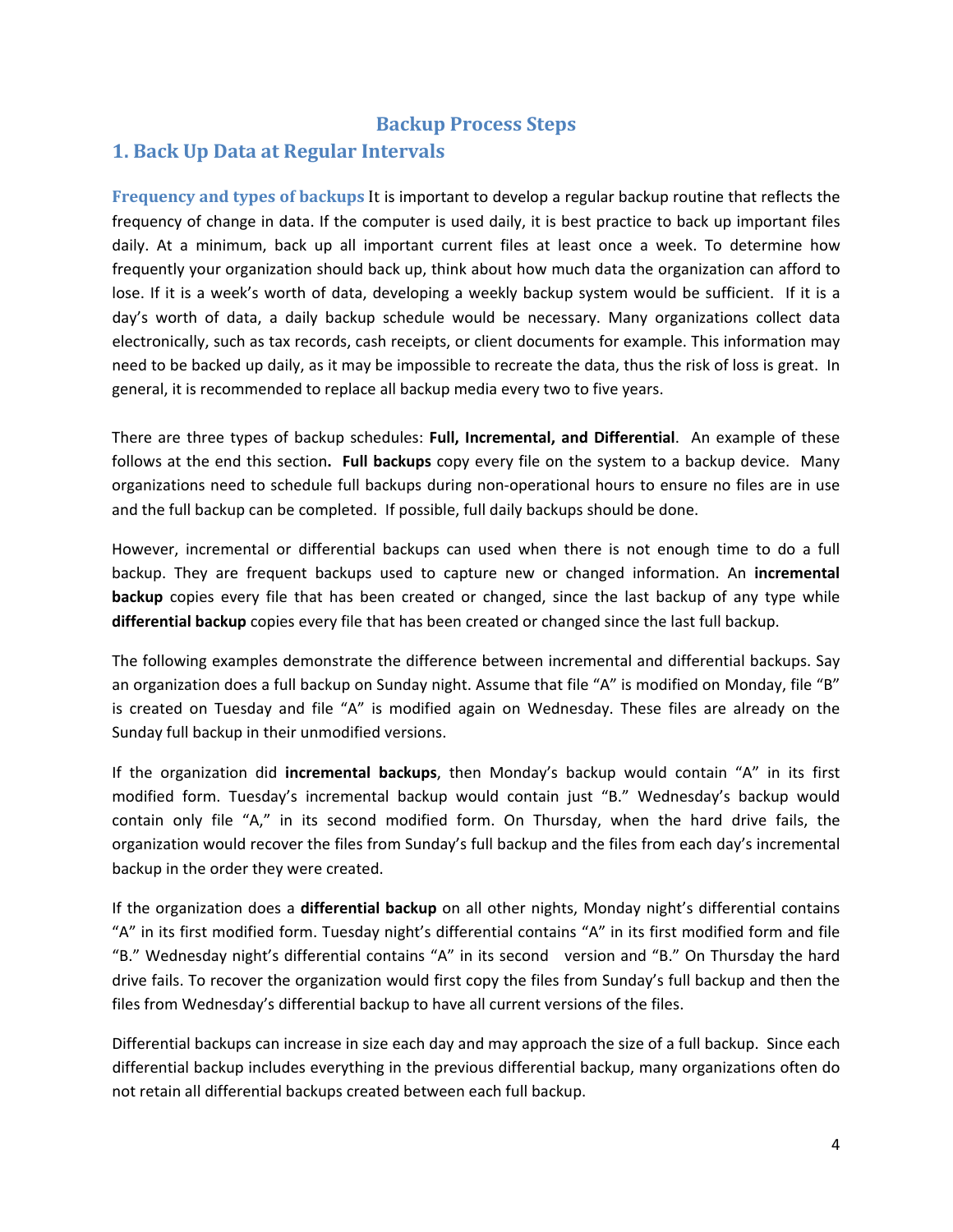**Incremental backups** are usually smaller and fairly constant in size from day to day. All incremental backups must be retained until the next full backup is complete. The incremental backup offers the ability to recover any day's activity during the period between full backups. Consequently, if changes were made to a file that should not have been made, the incremental backup can be used to restore the file back to the unchanged form.

To provide timely and flexible recovery, **daily incremental backups** are recommended, with a full weekly backup. It is good practice to devise a series of backups to ensure at least two new backups exist before one is destroyed.

For example: Business A uses a tape backup system. All users save their files to the business' central server. These files are backed up to a single tape, overwriting any data already on it. Backups are done on a daily basis using a series of four tapes. The business also uses a second series of tapes for weekly backups. In this example, the business has determined this is the schedule that best fits its needs based on how much data they could afford to lose:

| Day    | И            |                     | ₩            | TH           |               |
|--------|--------------|---------------------|--------------|--------------|---------------|
| Week 1 | Daily Tape 1 | Daily Tape 2        | Daily Tape 3 | Daily Tape 4 | Weekly Tape 1 |
|        | M            |                     | ₩            | TH           | F             |
| Week 2 | Daily Tape 1 | <b>Celly Tape 2</b> | Daily Tape 3 | Daily Tape 4 | Weekly Tape 2 |
|        | 鬜            |                     | ₩            | TH           | F             |
| Week 3 | Daiy Tape 1  | Daily Tape 2        | Caily Tape 3 | Daily Tape 4 | Weekly Tape 3 |
|        | M            |                     | ₩            | TH           | F             |
| Week 4 | Daily Tape 1 | Daily Tape 2        | Daily Tape 3 | Daily Tape 4 | Weekly Tape 4 |

The Daily group is used Monday through Thursday. The Weekly group is used on Fridays for a full backup.

# **2. Verify the Data Has Been Backed Up**

Backup media needs to be reviewed periodically to determine if all of the data has been backed up accurately. Verification can consist of looking at the backup to verify specific pieces of data are there, confirming that files will open, or verifying the total size of the backup is the same size as the original data file.

### **Backup vs. Archival Storage**

A backup is a copy of electronic information that is maintained for use if there is loss or damage to the original as a way to ensure business recovery. Backups can be compressed to save space, and encrypted (plaintext or data converted into unintelligible form by means of a reversible translation based on a translation table or algorithm), files contain sensitive and confidential information to add security. Best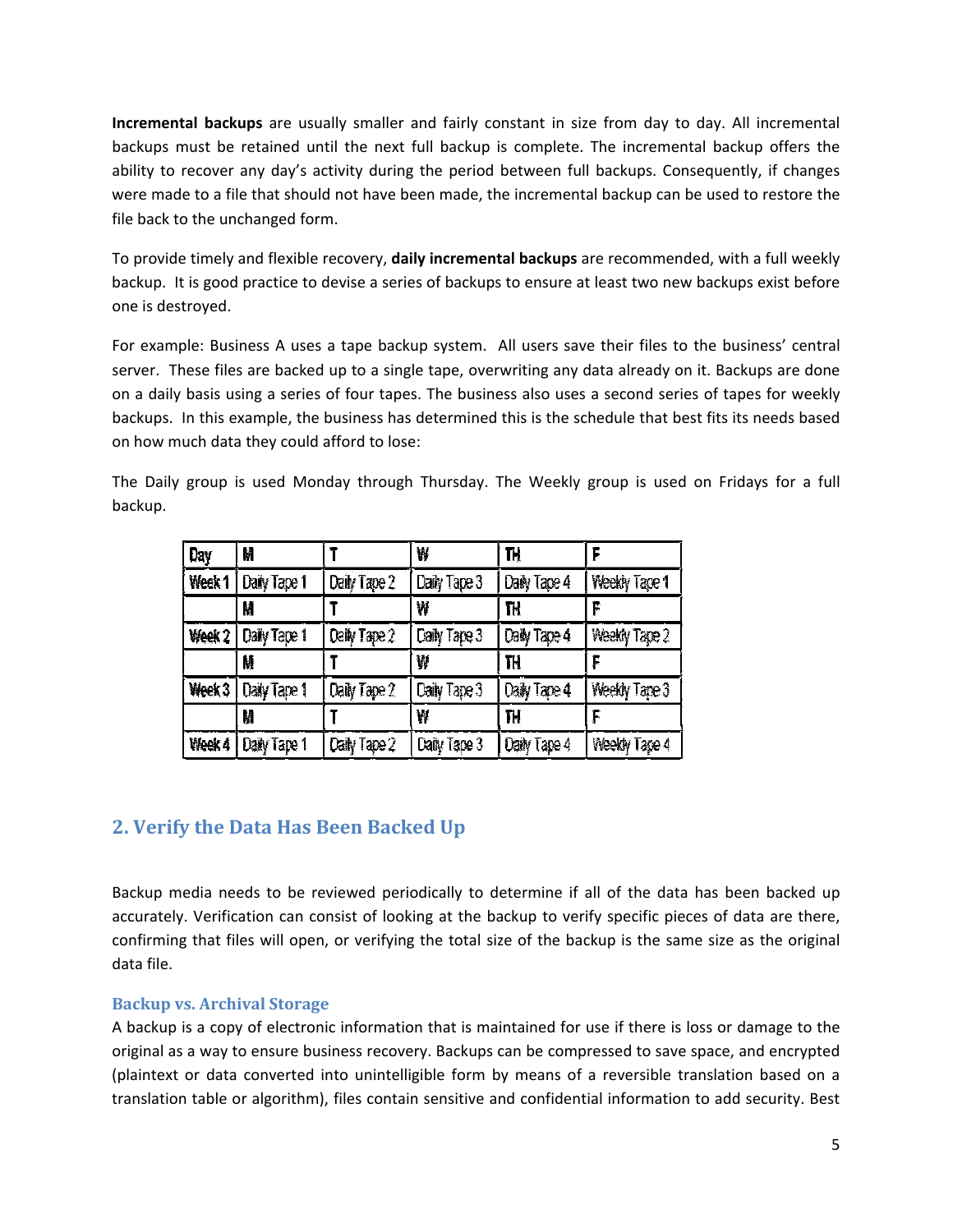practices require that organizations keep multiple versions of backups to increase the chances of retrieving damaged or destroyed information. Best practices also recommend the backed-up file be labeled.

Archival storage is focused on the permanent maintenance of digital information valuable to an organization that must be maintained uncorrupted and usable for a specified amount of time. Archival storage includes one master copy and at least one duplicate copy maintained a safe distance from the master. Unlike backups, stored archival records are the primary copy of the record, not a copy to be used in disaster recovery. Archival best practices dictate that records stored for archival purposes not be compressed or encrypted as such actions might limit the ability of an organization to access and use those records in the future. Information security best practices however, require sensitive or confidential information be encrypted where data is stored.

Sound archival procedures also include media migration, or refreshing, which is the process of copying data from one digital media type to another before the original media becomes obsolete. This process works only if the organization does the refreshing on a regular basis. It must occur before the organization loses the ability to read the data off the media. Digital media have a wide range of life expectancies, but magnetic media, such as computer tape, are generally more reliable than digital media such as CDs and DVDs. Refreshing is most often conducted every five years, but the exact schedule for refreshing will depend on the longevity of the media and whether the media are becoming obsolete. Be aware that no media lasts forever, and factors such as climate conditions and constant reuses can cause the media to go bad.

Electronic data also face the danger of being rendered unusable because the file formats used to store the data are obsolete. It is always best to use file formats that are commonly used and non‐proprietary. Open formats, such as TIFF image files or Open Document Format, are formats supported by a number of hardware and software platforms because the code needed to understand the format is published and publicly available. Organizations using proprietary formats, which are formats controlled by a single company, will need to have a plan in place to migrate their data when they change electronic data systems or when the proprietary formats become obsolete.

Additional information on archival storage is available at:

- Digital Preservation Coalition: [www.dpconline.org/](http://www.dpconline.org/)
- CoOL (Conservation OnLine): [http://palimpsest.stanford.edu/bytopic/electronic](http://palimpsest.stanford.edu/bytopic/electronic-records/electronic-storage-media)[records/electronic](http://palimpsest.stanford.edu/bytopic/electronic-records/electronic-storage-media)‐storage‐media

## **3. Store the Backup Media in a Secure, Safe Place**

One of the biggest mistakes made with backups is storing them too close to the original sources, assuming that computer crashes are the only types of incidents an organization may face. To protect its information, an organization should always store backups in a physically secure facility far enough from its office not to be affected by the same fire, flood, or storm that might destroy records in the office. If